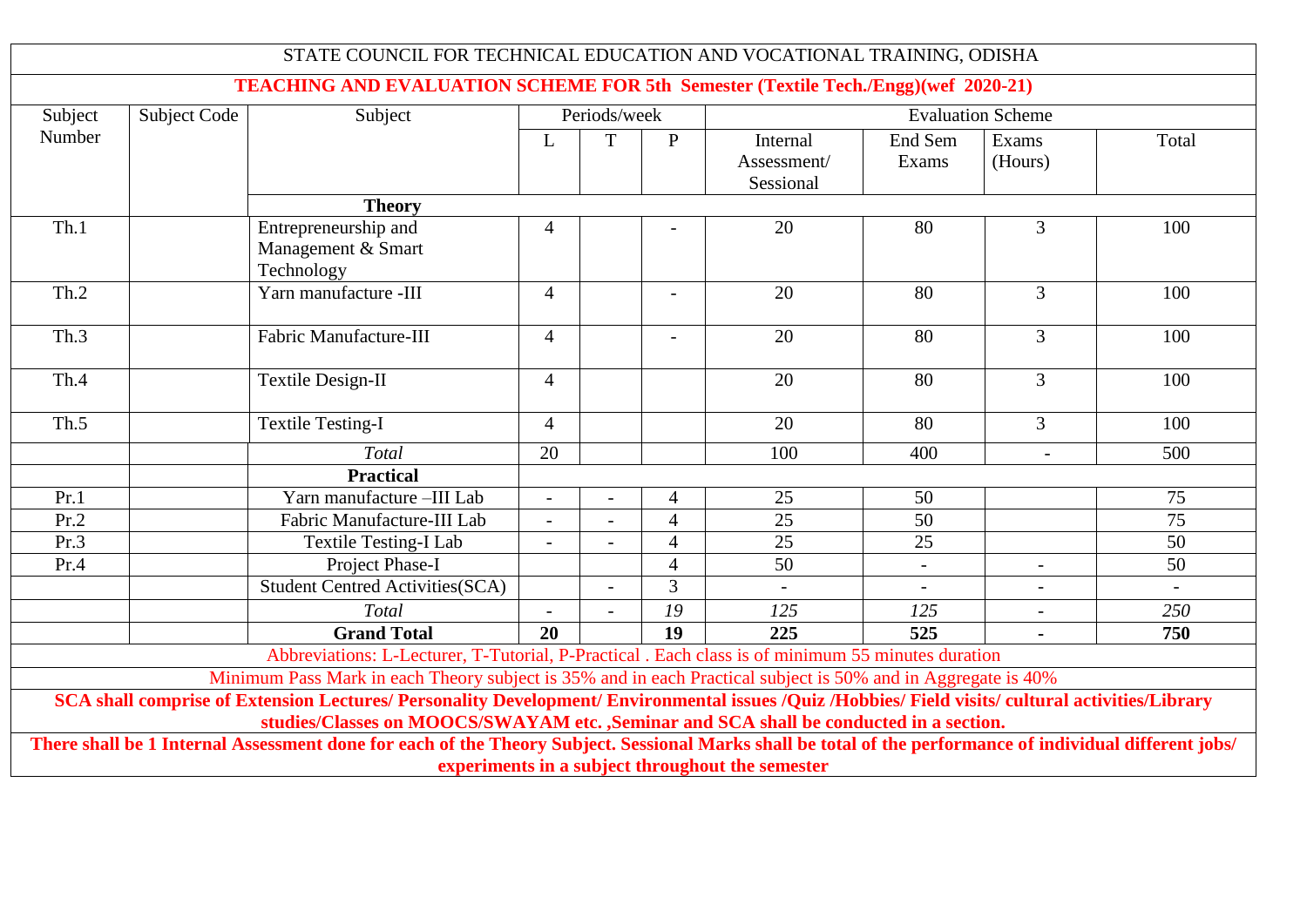# **Th1. ENTREPRENEURSHIP and MANAGEMENT & SMART TECHNOLOGY**

| (Common to All Branches)                                                 |                   |                     |          |  |
|--------------------------------------------------------------------------|-------------------|---------------------|----------|--|
| 20 Marks<br><b>Theory</b><br>4 Periods per<br><b>Internal Assessment</b> |                   |                     |          |  |
|                                                                          | week              |                     |          |  |
| <b>Total Periods</b>                                                     | <b>60 Periods</b> | <b>End Sem Exam</b> | 80 Marks |  |
| <b>Examination</b>                                                       | 3hours            | <b>Total Marks</b>  | 100Marks |  |

|               | <u>IUDIU TIISE DISLIIDULIUII UI I EIIUUS</u> |         |  |  |  |  |
|---------------|----------------------------------------------|---------|--|--|--|--|
| SI No.        | Topic                                        | Periods |  |  |  |  |
|               | Entrepreneurship                             | 10      |  |  |  |  |
| $\mathcal{P}$ | <b>Market Survey and Opportunity</b>         | 8       |  |  |  |  |
|               | Identification(Business Planning)            |         |  |  |  |  |
| 3             | <b>Project report Preparation</b>            | 4       |  |  |  |  |
|               | <b>Management Principles</b>                 | 5       |  |  |  |  |
| 5             | <b>Functional Areas of Management</b>        | 10      |  |  |  |  |
| 6             | Leadership and Motivation                    | 6       |  |  |  |  |
|               | Work Culture, TQM & Safety                   | 5       |  |  |  |  |
| 8             | Legislation                                  | 6       |  |  |  |  |
| 9             | <b>Smart Technology</b>                      | 6       |  |  |  |  |
|               | TOTAL                                        | 60      |  |  |  |  |

#### **Topic Wise Distribution of Periods**

### **RATIONALE**

In the present day scenario, it has become imperative to impart entrepreneurship and management concepts to students, so that a significant percentage of them can be directed towards setting up and managing their own small enterprises. It may be further added that an entrepreneurial mind set with managerial skill helps the student in the job market. The students can also be introduced with Startup and Smart Technology concept, which shall radically change the working environment in the coming days in the face of Industry 4.0

*In this subject, the Students shall be introduced/ exposed to different concepts and Terminologies in brief only, so that he/she can have broad idea about different concepts/items taught in this subject.* Solving numerical problem on any topic/item is beyond the scope of this subject.

#### **OBJECTIVES**

After undergoing this course, the students will be able to :

- Know about Entrepreneurship, Types of Industries and Startups
- Know about various schemes of assistance by entrepreneurial support agencies
- Conduct market survey
- Prepare project report
- know the management Principles and functional areas of management
- Inculcate leadership qualities to motivate self and others.
- Maintain and be a part of healthy work culture in an organisation.
- Use modern concepts like TQM
- Know the General Safety Rules
- Know about IOT and its Application in SMART Environment.

### **DETAILED CONTENTS**

#### 1. **Entrepreneurship**

- Concept /Meaning of Entrepreneurship
- Need of Entrepreneurship
- Characteristics, Qualities and Types of entrepreneur, Functions
- Barriers in entrepreneurship
- Entrepreneurs vrs. Manager
- Forms of Business Ownership: Sole proprietorship, partnership forms and others
- Types of Industries, Concept of Start-ups
- Entrepreneurial support agencies at National, State, District Level( Sources): DIC, NSIC,OSIC, SIDBI, NABARD, Commercial Banks, KVIC etc.
- Technology Business Incubators (TBI) and Science and Technology Entrepreneur Parks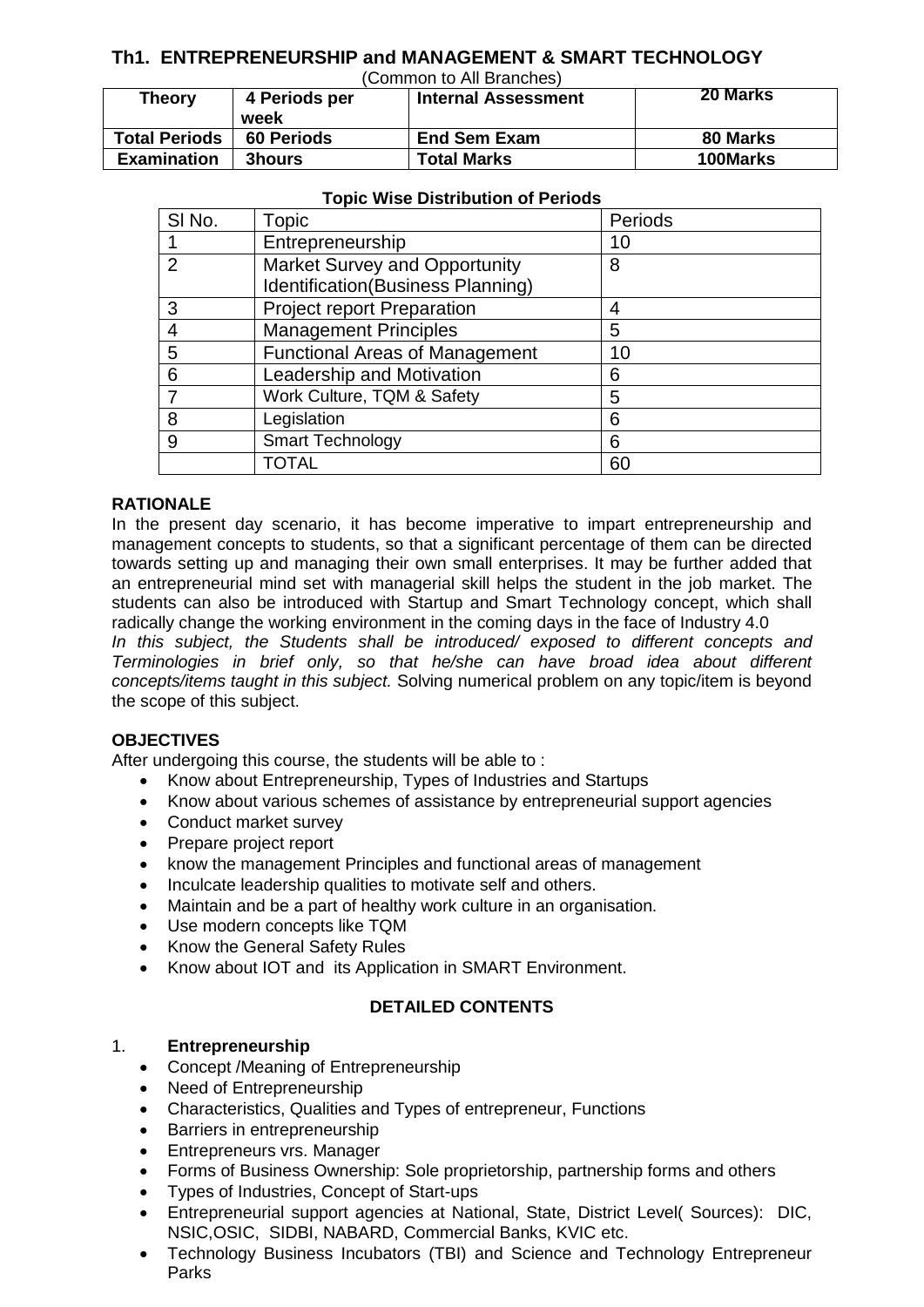### 2. **Market Survey and Opportunity Identification (Business Planning)**

- Business Planning
- SSI, Ancillary Units, Tiny Units, Service sector Units
- Time schedule Plan, Agencies to be contacted for Project Implementation
- Assessment of Demand and supply and Potential areas of Growth
- Identifying Business Opportunity
- Final Product selection

### 3. **Project report Preparation**

- Preliminary project report
- Detailed project report, Techno economic Feasibility
- Project Viability

### 4. **Management Principles**

- Definitions of management
- Principles of management
- Functions of management (planning, organising, staffing, directing and controlling etc.)
- Level of Management in an Organisation

### 5. **Functional Areas of Management**

- a) Production management
	- Functions, Activities
	- Productivity
	- Quality control
	- Production Planning and control
- b) Inventory Management
	- Need for Inventory management
	- Models/Techniques of Inventory management
- c) Financial Management
	- Functions of Financial management
	- Management of Working capital
	- Costing (only concept)
	- Break even Analysis
	- Brief idea about Accounting Terminologies: Book Keeping, Journal entry, Petty Cash book, P&L Accounts, Balance Sheets(only Concepts)
- d) Marketing Management
	- Concept of Marketing and Marketing Management
	- Marketing Techniques (only concepts)
	- Concept of 4P s (Price, Place, Product, Promotion)
- e) Human Resource Management
- Functions of Personnel Management
- Manpower Planning, Recruitment, Sources of manpower, Selection process, Method of Testing, Methods of Training & Development, Payment of Wages

#### 6. **Leadership and Motivation**

- a) Leadership
	- Definition and Need/Importance
	- Qualities and functions of a leader
	- Manager Vs Leader
	- Style of Leadership (Autocratic, Democratic, Participative)
- b) Motivation
	- Definition and characteristics
	- Importance of motivation
	- Factors affecting motivation
	- Theories of motivation (Maslow)
	- Methods of Improving Motivation
	- Importance of Communication in Business
	- Types and Barriers of Communication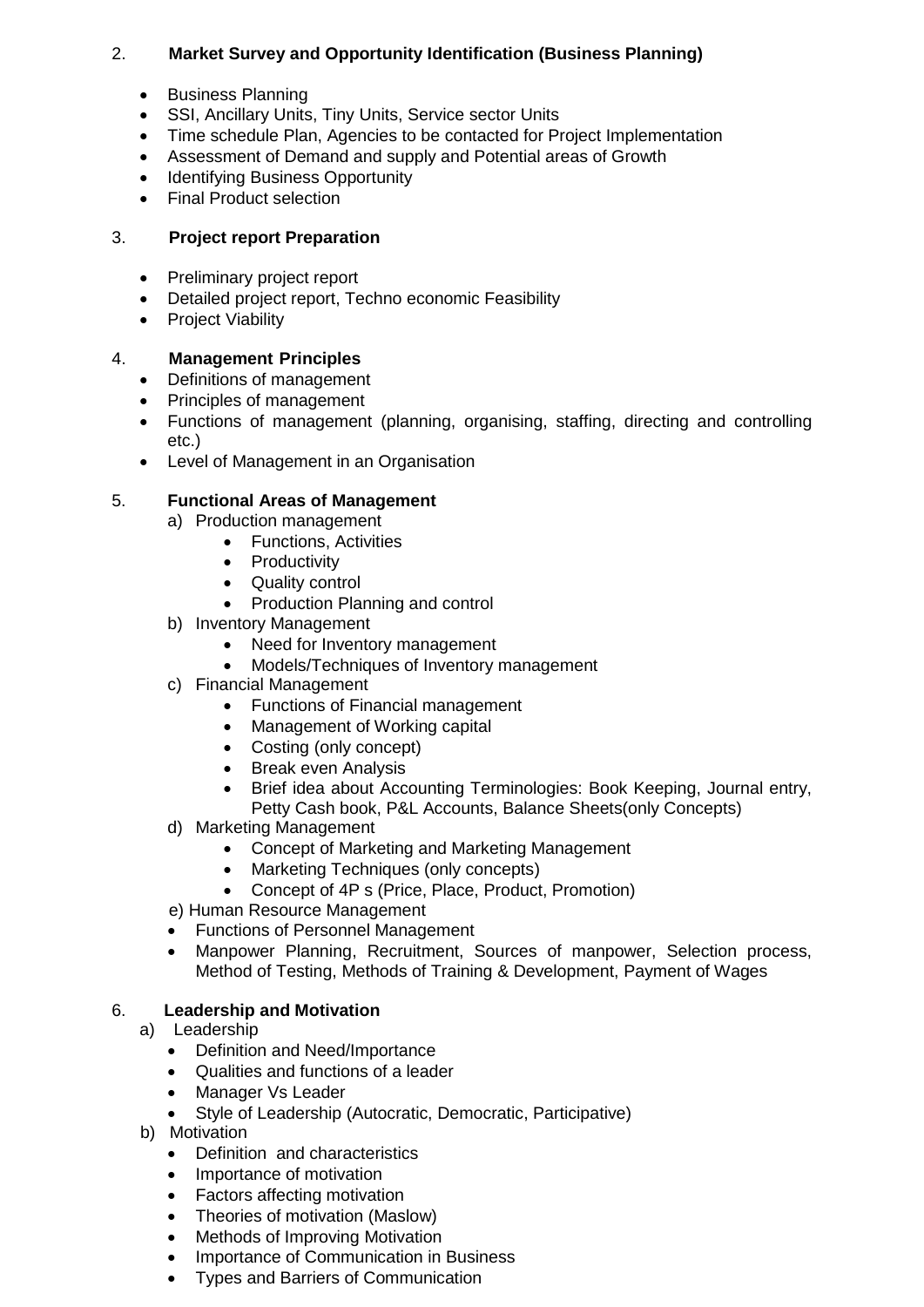# 7. **Work Culture, TQM & Safety**

- Human relationship and Performance in Organization
- Relations with Peers, Superiors and Subordinates
- TQM concepts: Quality Policy, Quality Management, Quality system
- Accidents and Safety, Cause, preventive measures, General Safety Rules , Personal Protection Equipment(PPE)

### 8. **Legislation**

- a) Intellectual Property Rights(IPR), Patents, Trademarks, Copyrights
- b) Features of Factories Act 1948 with Amendment (only salient points)
- c) Features of Payment of Wages Act 1936 (only salient points)

### 9. **Smart Technology**

- Concept of IOT, How IOT works
- Components of IOT, Characteristics of IOT, Categories of IOT
- Applications of IOT- Smart Cities, Smart Transportation, Smart Home, Smart Healthcare, Smart Industry, Smart Agriculture, Smart Energy Management etc.

### **Syllabus to be covered before IA:** Chapter 1,2,3,4

### **RECOMMENDED BOOKS**

- 1. Entrepreneurship Development and Management by R.K Singhal, Katson Books., New Delhi
- 2. Entrepreneurship Development and Management by U Saroj and V Mahendiratta, Abhishek Publications, Chandigarh
- 3. Entrepreneurship Development and Management by Vasant Desai, Himalaya Pub.House
- 4. Industrial Engineering and Management by O.P Khanna ,Dhanpat Rai and Sons
- 5. Industrial Engineering and Management by Banga and Sharma, Khanna Publications
- 6. Internet of Things by Jeeva Jose, Khanna Publications, New Delhi
- 7. Online Resource on Startups and other concepts
- 8. <https://www.fundable.com/learn/resources/guides/startup>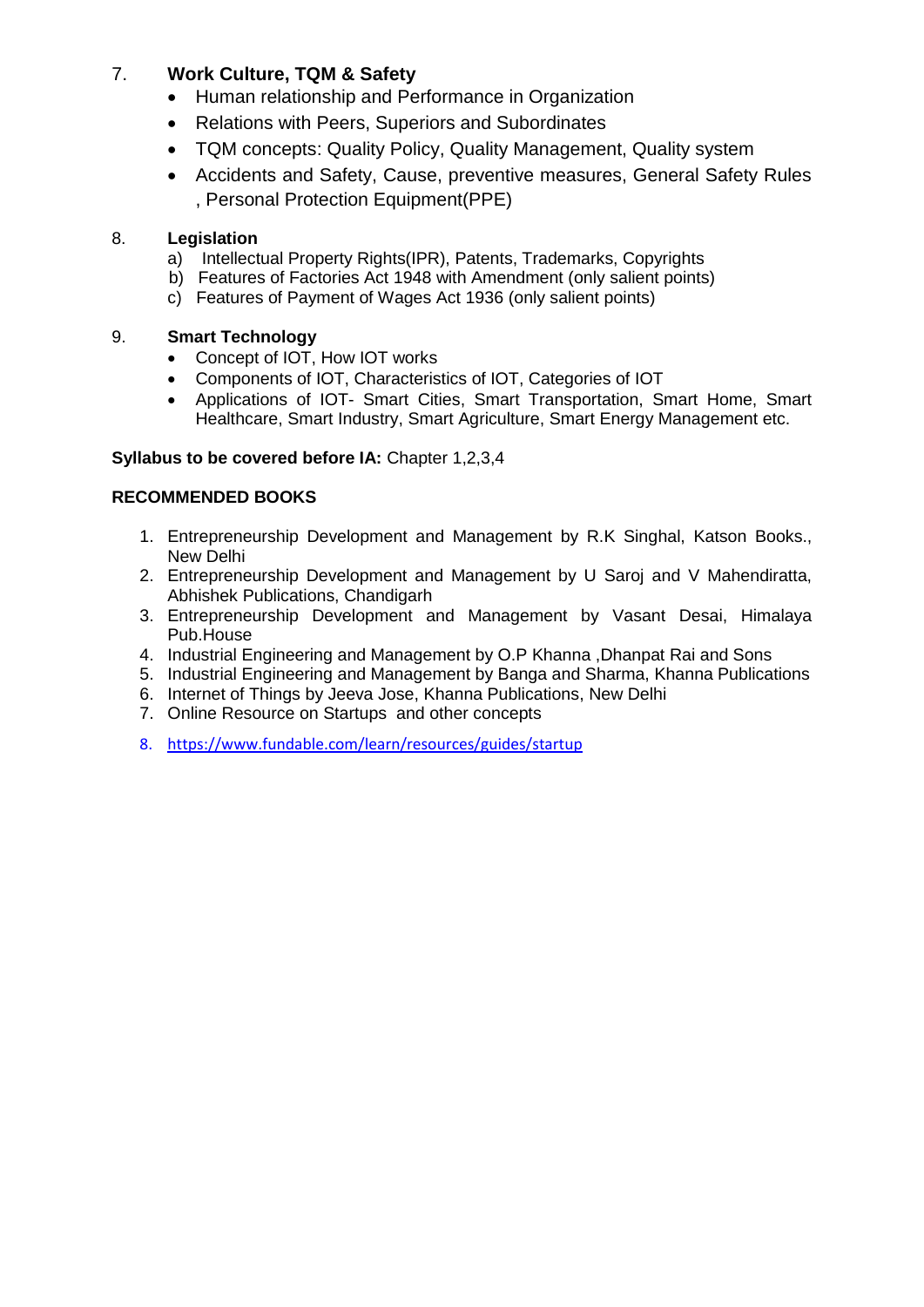# **TH-2.Yarn Manufacture- III**

| Name of the Course: Diploma in Textile Technology / Engineering |         |                                 |        |  |
|-----------------------------------------------------------------|---------|---------------------------------|--------|--|
| TH-2<br><b>Course Code:</b><br>5th<br>Semester:                 |         |                                 |        |  |
| <b>Total Period:</b>                                            | 60      | <b>Examination:</b>             | 3hours |  |
| <b>Theory Periods:</b>                                          | 4P/Week | <b>Internal Assessment:</b>     | 20     |  |
| <b>Maximum Marks:</b>                                           | 100     | <b>End Semester Examination</b> | 80     |  |

### **A. Rationale :**

The student of textile technology after completion his diploma has to work in Textile Industries. Fibres has to be converted to yarn form to be used as raw materials for formation of fabrics for different end uses. Hence, a Textile student should know the manufacturing process of yarn. In this subject students will be taught about the process i.e Ring Frame, Doubling and Modern spinning system for preparation of yarn.

**B. Objective :** After completion of this subject the students will able to

- **1.** elaborates on the detail mechanism of yarn preparation.
- 2. develop ideas about modern spinning systems.
- 4. develop concepts and principles in:
	- (a) Ring Spinning system.
	- (b) Production, Maintenance in ring spinning machine.
	- (c) Doubling, twisting.
	- (d) Modern spinning system.

| C. Topic wise distribution of periods |                                |               |  |  |  |
|---------------------------------------|--------------------------------|---------------|--|--|--|
| SI. No                                | <b>Topics</b>                  | <b>Period</b> |  |  |  |
| 01                                    | <b>Ring Spinning</b>           | 20            |  |  |  |
| 02                                    | Doubling                       | 06            |  |  |  |
| 03                                    | <b>Modern Spinning System</b>  | 20            |  |  |  |
| 04                                    | <b>Woollen Spinning System</b> | 14            |  |  |  |
|                                       | Total:                         | 60            |  |  |  |

### **D. Course Contents:**

### **1.Ring Spinning**

- 1.1 State the purpose and principles of Ring Spinning Machine, & State the passage of Material and function of various parts of the machine.
- 1.2 Explain Modern drafting systems on Ring Spinning machine, Top roller weighting system, top covering & mounting, roller setting and spinning triangle , cots & aprons, Describe Rings and Travellers, State Function of rings & travellers, types of rings, ring size and flange number, running in of rings, types of traveller, traveller number, selection of traveller.
- 1.3 Explain Twisting & Winding,
- 1.4 Describe Build of bobbin, building motion & drives of Ring spinning machine.
- 1.5 Explain balloon control ring, State causes & end breakages, yarn defects & remedies.
- 1.6 Describe information in ring spinning needs and possibilities.
- 1.7 Explain End break Aspirators ,Monitoring ,Piecing devices ,Ring data, Automatic doffing, Describe special attachment such as Automatic doffing and pneumatic waste extraction.
- 1.8 Explain Gearing Diagram, Calculation of speed , production and efficiency in Ring spinning machine, State lubrication and maintenance of High speed Ring spinning machine.
- 1.9 Brief idea on Compact spinning.

# **2. Doubling.**

- 2.1 Principles and objects of doubling.
- 2.2 wet and dry doubling, different methods of threading, detailed study of creels, building motions, rings, travellers and spindles on doublers.
- 2.3 Concept of balanced twist in doubled yarn, direction of twist in doubled yarn and its relation to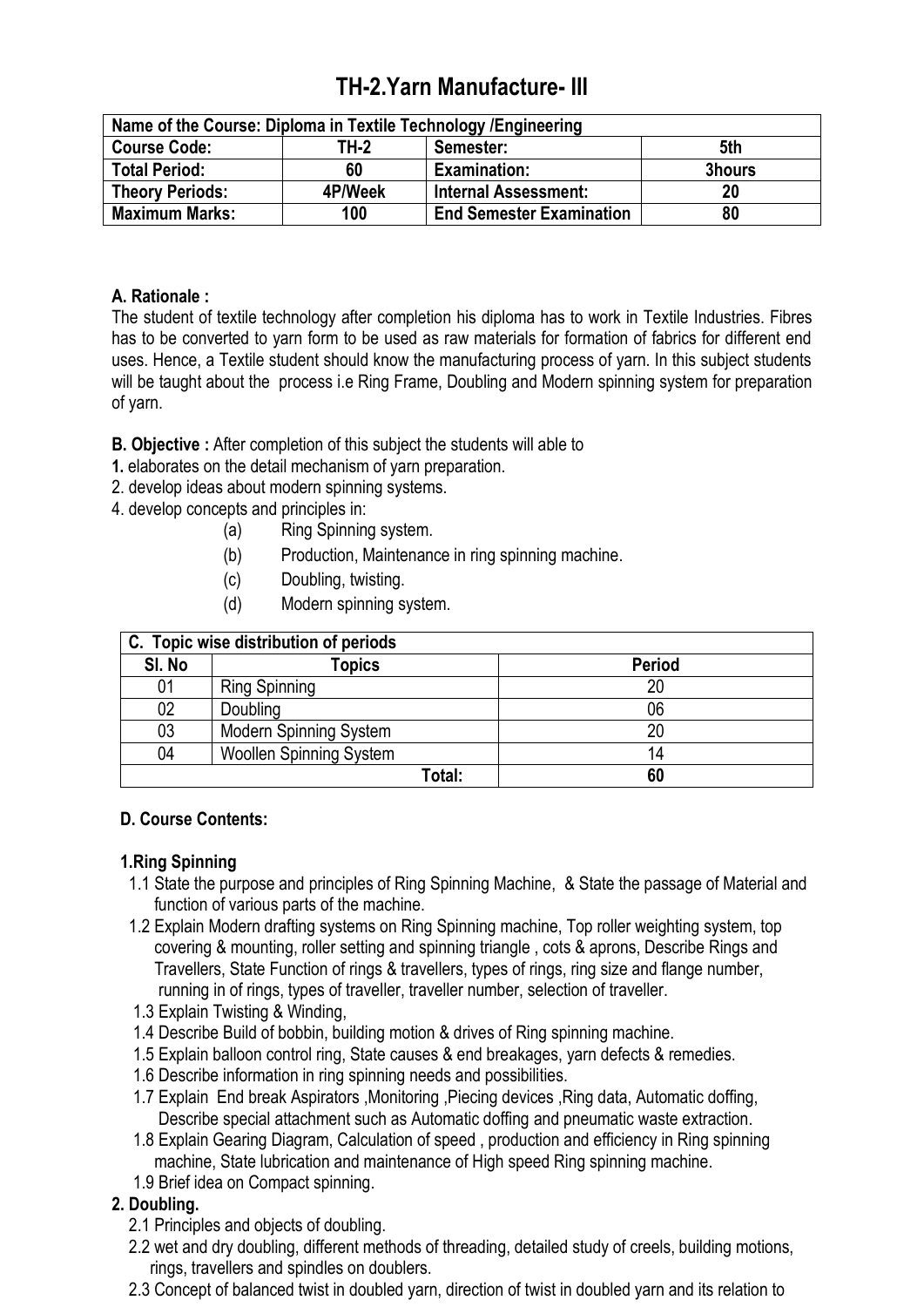single yarn.

2.4 TFO- Principle, technique , Fancy doublers, different systems of fancy yarn production.

# **3. Modern Spinning System**

- 3.1 State & explain Modern Spinning System.
- 3.2 Rotor spinning.
- 3.3 Friction spinning
- 3.4 Air-jet Spinning
- 3.5 Twist-less Spinning, Self twisted spinning & Siro Spinning.

# **4. Woollen Spinning System**

- 4.1 Define Raw wool, Rag pulling and garneting (Shoddy).
- 4.2 State and Explain wool blends for woollen yarns and oiling of wool carding mechanism and Settings.
- 4.3 Describe woollen spinning concept of carpet yarn manufacture.
- 4.4 Outline introductory concept of Bradford and continental system.
- 4.5 Describe Top preparation –worsted carding ,Semi worsted card (concept only).
- 4.6 Explain about Intermediate Gill box combing, Top finishing of wool.
- 4.7 Describe Tow of top conversion of filament for multi-length staple fibres for blending with wool Top.
- 4.8 Explain Blending technique, type of product blend, Explain Concept of process sequence, Worsted drawing roving frame, rubbing finisher & ring spinning mechanism.
- 4.9 State Concepts of yarn twisting & yarn quality.

|       | <b>Learning Resources:</b>             |                          |                                              |  |  |  |
|-------|----------------------------------------|--------------------------|----------------------------------------------|--|--|--|
| SI No | <b>Title of the Book</b>               | <b>Name of Authors</b>   | <b>Name of Publisher</b>                     |  |  |  |
| 01    | Manual of Cortton Spinning<br>(Vol-IV) | Klein W                  | The Textile Institute,<br>Manchester         |  |  |  |
| 02    | Manual of Cotton Spinning<br>(Vol-V)   | Klein W                  | The Textile Institute,<br>Manchester         |  |  |  |
| 03    | Spun Yarn Technology                   | Oxtoby E                 | Butter worth's, London, New<br>Edition 2002  |  |  |  |
| 04    | <b>Cotton Spinning</b>                 | W.S. Taggard             | <b>Universal Book</b><br>Corporation, Bombay |  |  |  |
| 05    | Woolen yarn manufacture                | RTD Richards & A.B. Skys | The Textile Institute,<br>Manchester         |  |  |  |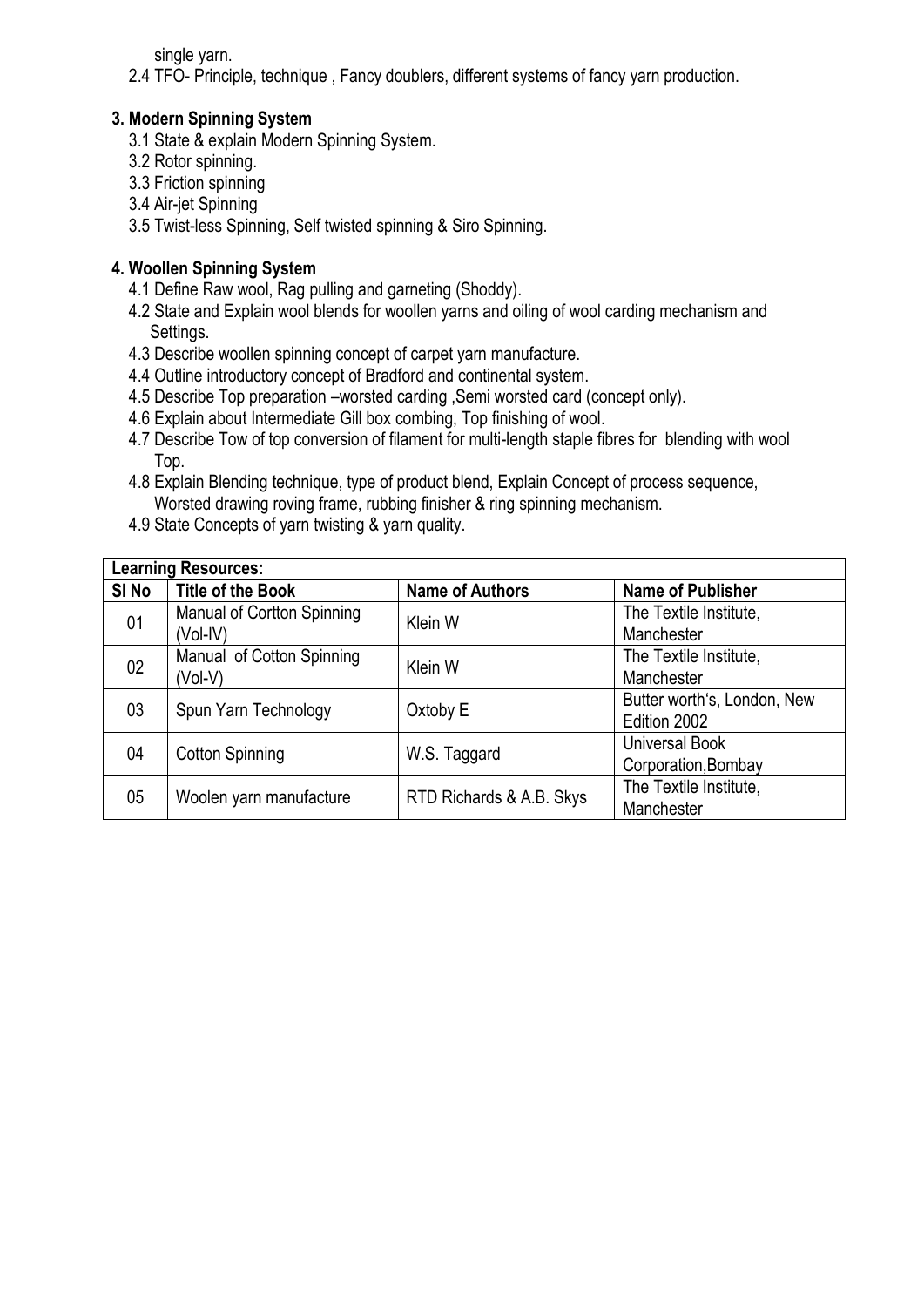# **Th-3.Fabric Manufacture-III**

| Name of the Course: Diploma in Textile Technology / Engineering |         |                                 |        |  |
|-----------------------------------------------------------------|---------|---------------------------------|--------|--|
| <b>Course Code:</b>                                             | TH-3    | Semester:                       | 5th    |  |
| <b>Total Period:</b>                                            | 60      | <b>Examination:</b>             | 3hours |  |
| <b>Theory Periods:</b>                                          | 4P/Week | <b>Internal Assessment:</b>     | 20     |  |
| <b>Maximum Marks:</b>                                           | 100     | <b>End Semester Examination</b> | 80     |  |

### **A. Rationale :**

A knowledge about the different processes of fabric manufacture like Knitting & Non-woven which are essential for the students to understand. Hence they must be taught to the students to enhance their knowledge and skill in the field of modern warp- weft knitting machines, Non woven machineries etc.

**B. Objective :** After completion of this subject the students will able to

1. develop a brief idea about the fast emerging field of fabric production knitting & Non- woven .

2. develop an overall idea about the warp & weft knitting and different techniques of non woven fabric formation technology .

4.acquire concepts and principles in different aspects of knitting & Non- woven machines & fabric structural design and end uses.

| C. Topic wise distribution of periods |                             |               |  |  |  |
|---------------------------------------|-----------------------------|---------------|--|--|--|
| SI. No                                | <b>Topics</b>               | <b>Period</b> |  |  |  |
| 01                                    | Introduction of Knitting    | 06            |  |  |  |
| 02                                    | <b>Weft Knitting</b>        | 25            |  |  |  |
| 03                                    | <b>Warp Knitting</b>        | 15            |  |  |  |
| 04                                    | <b>Knitting Calculation</b> | 07            |  |  |  |
| 05                                    | Non-Woven                   | 07            |  |  |  |
|                                       | Total:                      | 60            |  |  |  |

# **D. Course Contents:**

### **1. Introduction to Knitting**

- 1.1 Define knitting, Courses & Wales, Explain types of Knitting.
- 1.2 Compare between Weaving and Knitting.
- 1.3 Compare between warp and weft knitting.

### **2. Weft Knitting**

- 2.1 State the types of basic weft knitted structures.
- 2.2 State the representation of basic knitted structures in the form of loop diagrams and in the form of stitch notations.
- 2.3 Characteristics basic knitted structures and end uses.
- 2.4 Define float and luck stitches, Explain effects of luck and float stitches.
- 2.5 State the passage of material through circular weft knitting machine.
- 2.6 State the function of the machinery parts: Creels, stop motions, positive feeders, yarn guides, take-up and winding mechanism.
- 2.7 Explain the arrangement of knitting elements, State the knitting action of stitch forming elements in single jersey and double jersey knitting machines (rib, inter lock and purl machines)

# **3. Warp Knitting**

- 3.1 Define Warp Knitting loop structures.
- 3.2 Differentiate warp knitting machines –Tricot & Rasset.

### **4. Knitting Calculation**

- 4.1 Define machine gauge , tightness factor and yarn number.
- 4.2 Calculate weft knitting machine production, Calculate loop length, fabric widths, weigh per square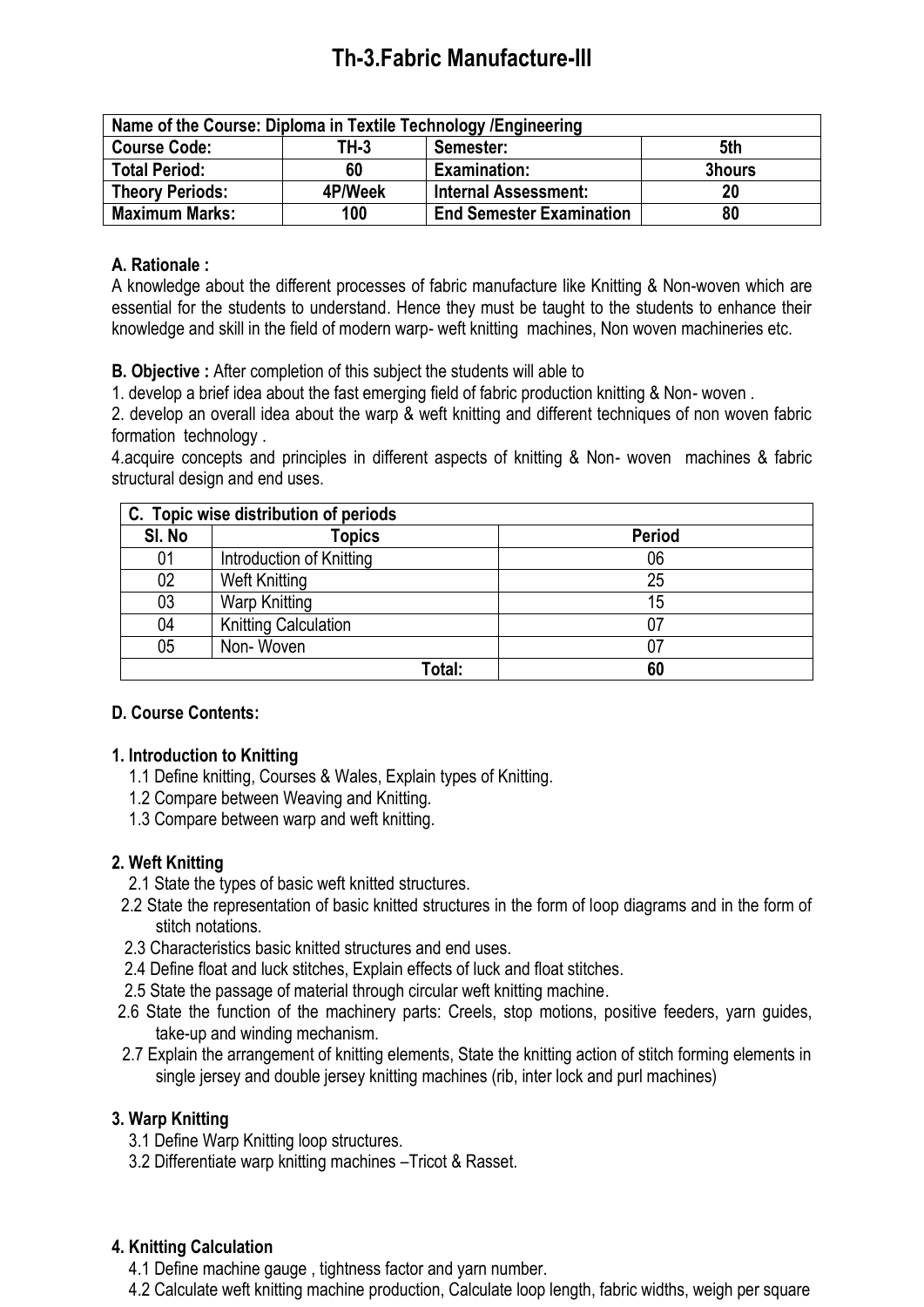yard

### **5. Non-Woven**

- 5.1 Introduction to non-woven technology.
- 5.2 Types of fibres used and end uses of nonwovens.
- 5.3 Methods of web preparation & Orientation of fibres in the web.
- 5.4 Methods of bonding of web, Brief idea on non-woven fabrics by needle punching, stitch bonding, spun bonding, thermal bonding, Adhesive bonding techniques etc.

|                  | <b>Learning Resources:</b>              |                                                   |                                                    |  |  |
|------------------|-----------------------------------------|---------------------------------------------------|----------------------------------------------------|--|--|
| SI <sub>No</sub> | <b>Title of the Book</b>                | <b>Name of Authors</b>                            | <b>Name of Publisher</b>                           |  |  |
| 01               | <b>Knitting Technology</b>              | Spencer D J                                       | 2 <sup>nd</sup> Ed., Pergamon Press (1989)         |  |  |
| 02 <sub>2</sub>  | <b>Knitting Technology</b>              | Ajgaonkar D B                                     | <b>Universal Publishing</b><br>Corporation (1998). |  |  |
| 03               | Circular Knitting                       | Iyer C, Mammel B and<br>Schach W                  | Meisenbach Bamberg                                 |  |  |
| 04               | Textile Mathematics", Vol. 3            | Booth J E                                         | Textile Institute, Manchester                      |  |  |
| 05               | Knitting Technology                     | NCUTE.                                            | NCUTE., IIT Delhi                                  |  |  |
| 06               | Non-woven Bonded Fabric                 | <b>Textile Association of</b><br>India, Ahmedabad | <b>Textile Association of</b><br>India, Ahmedabad  |  |  |
| 07               | Weaving Conversion of Yarn to<br>Fabric | Lunenschloss J and<br>Albrecht W                  | Ellis and Horwood Ltd, U.K.<br>$(1985)$ .          |  |  |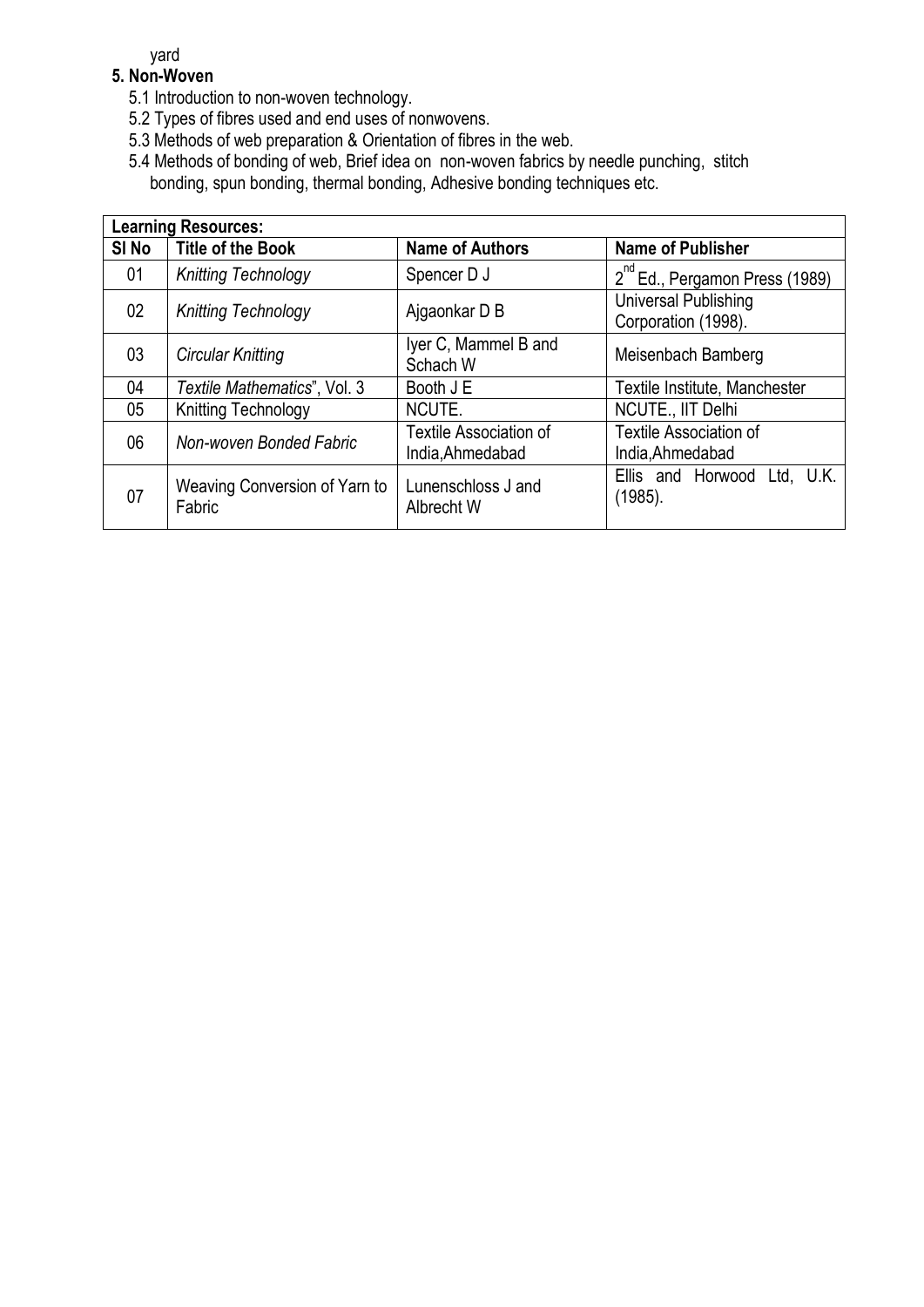# **TH-4. Textile Design-II**

| Name of the Course: Diploma in Textile Technology / Engineering |         |                                 |        |  |
|-----------------------------------------------------------------|---------|---------------------------------|--------|--|
| <b>Course Code:</b>                                             | TH-4    | Semester:                       | 5th    |  |
| <b>Total Period:</b>                                            | 60      | <b>Examination:</b>             | 3hours |  |
| <b>Theory Periods:</b>                                          | 4P/Week | <b>Internal Assessment:</b>     | 20     |  |
| <b>Maximum Marks:</b>                                           | 100     | <b>End Semester Examination</b> | 80     |  |

### **A. Rationale :**

Fabrics are made from different types of fibres/Yarn and their blends are put into specific uses such as summer wear, winter wear, industrial wear etc., depending on their particular properties. Different complex and compound Textile Designs, construction and it's end uses are very important for a student to know. This paper is mainly highlighting different complex and compound Textile designs and it's constructional process in a loom

**B.Objective :** After completion of this subject the students will able to

- **1.** enlighten students about different complex ornamental designs and their construction producers.
- 2. handle computer simulation with Textile design and develop concepts and principles in :
	- (a) Different types of compound fabrics
	- (b) Their construction procedure
	- (c) Jacquard & computer design.

| C. Topic wise distribution of periods |                                                  |               |  |  |  |
|---------------------------------------|--------------------------------------------------|---------------|--|--|--|
| SI. No                                | Topics                                           | <b>Period</b> |  |  |  |
| 01                                    | Theory of colour                                 | 07            |  |  |  |
| 02                                    | <b>Pile Fabrics</b>                              | 20            |  |  |  |
| 03                                    | Backed and Double cloth                          | 20            |  |  |  |
| 04                                    | Principles of cross Weaving                      | 06            |  |  |  |
| 05                                    | Jacquard Design & Computer Aided<br>woven Design | 07            |  |  |  |
|                                       | Total:                                           | 60            |  |  |  |

# **D. Course Contents:**

### **1. Theory of colour**

- 1.1 Explain light and Pigment theory of colour.
- 1.2 Describe colour and weave combination.
- 1.3 State the methods of generating different effects like continuous line, hairline, birds eye ,step pattern ,Hounds tooth pattern and all over effects.

# **2. Pile Fabrics**

- 2.1 Concept of pile.
- 2.2 Brief idea on Swing reed & Cloth fell displacement principal of terry pile fabric manufacturing.
- 2.3 Terry pile like-Single sided & double sided terry pile.
- 2.4 Three pick, Four pick & five pick terry pile structure.
- 2.5 Velvet structure (face to face principal of weaving)
- 2.6 Construct the design of Weft pile : Velveteen , Plain based ,twill based velveteen ,Corduroys, fast pile.

# **3. Backed and Double cloth**

- 3.1 State principle of construction of Back and double cloth.
- 3.2 Classify Back & double cloth.
- 3.3 State Selection of design and construction of Back cloth Warp & Weft reversible & Irreversible back cloth design, Wadding effect .
- 3.4 State Selection of design and construction of double cloth- self stitched double cloth ,centre stitch ,waded double cloth..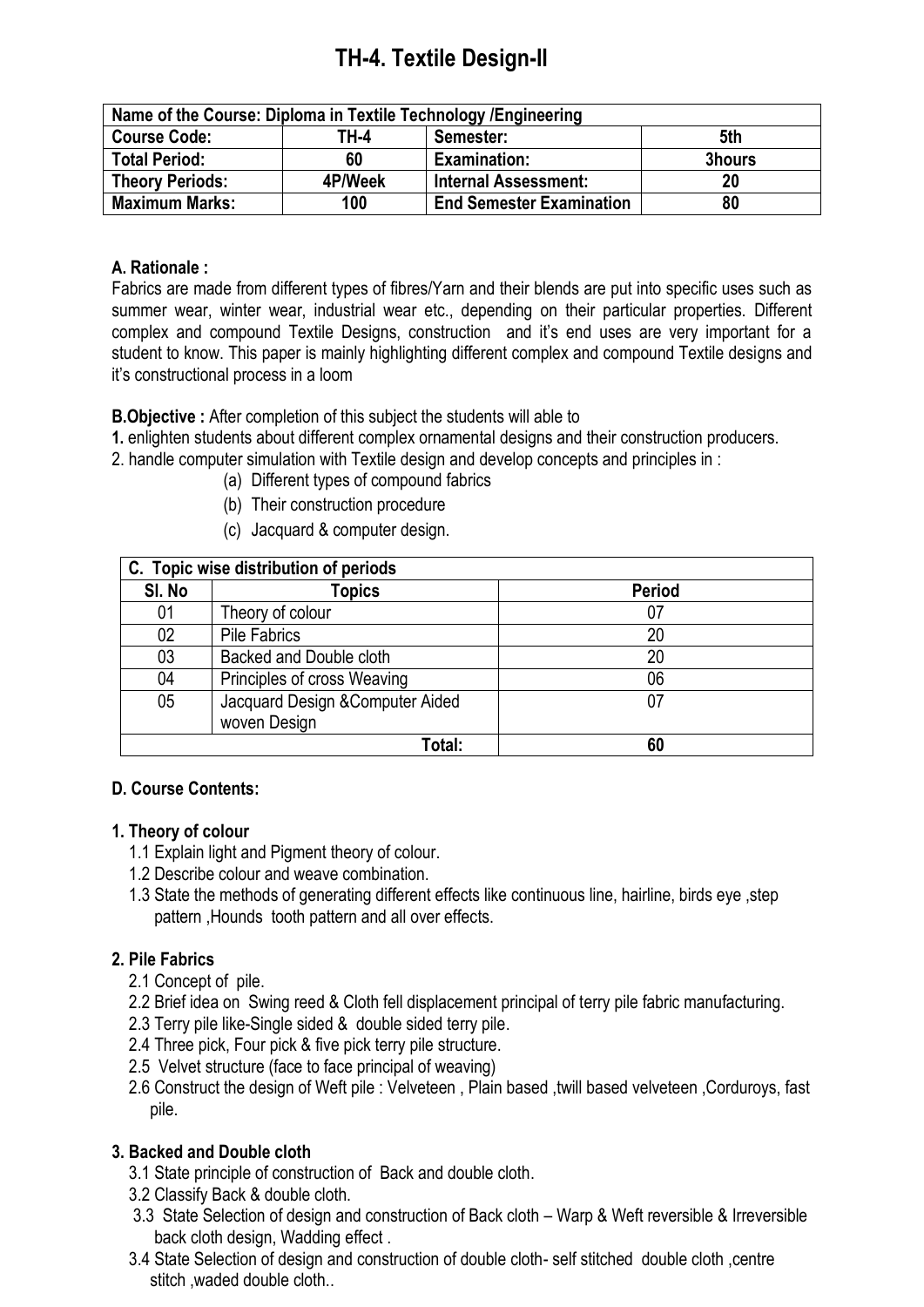3.5 ply cloths, Treble cloth , tubular cloth ,double width cloth etc.

### **4. Principles of cross Weaving**

- 4.1 Construct the design of Gauge and leno weaves and their representation in design paper,
- 4.2 Explain Leno and use of doup healds .
- 4.3 Difference between Gauge & Leno structure.
- 4.4 Construct the design of cellular leno & twill leno.

### **5. Jacquard Design &Computer Aided woven Design**

- 5.1 State different factors affecting Jacquard design, construct jacquard design.
- 5.2 State features of Damask & Brocade
- 5.3 Brief idea on software for Textile woven design with windows platform , State the advantages of CAD in this field.

|                  | <b>Learning Resources:</b>       |                        |                              |  |  |  |
|------------------|----------------------------------|------------------------|------------------------------|--|--|--|
| SI <sub>No</sub> | <b>Title of the Book</b>         | <b>Name of Authors</b> | <b>Name of Publisher</b>     |  |  |  |
| 01               | <b>Textile Design and Colour</b> | Z.J Grosicki           | Universal Publishing         |  |  |  |
|                  |                                  |                        | Corporation, Bombay          |  |  |  |
| 02               | Watson's Advance Textile         | Z.J Grosicki           | Universal Publishing         |  |  |  |
|                  | Design                           |                        | Corporation, Bombay          |  |  |  |
| 03               | Fabric Structure & Design        | N.Gokarneshan          | New Age International(P) Ltd |  |  |  |
|                  |                                  | <b>Nishbet</b>         | D B Taraporevala sons & co   |  |  |  |
| 04               | <b>Grammar of Textile Design</b> |                        | pvt Ltd. Bombay              |  |  |  |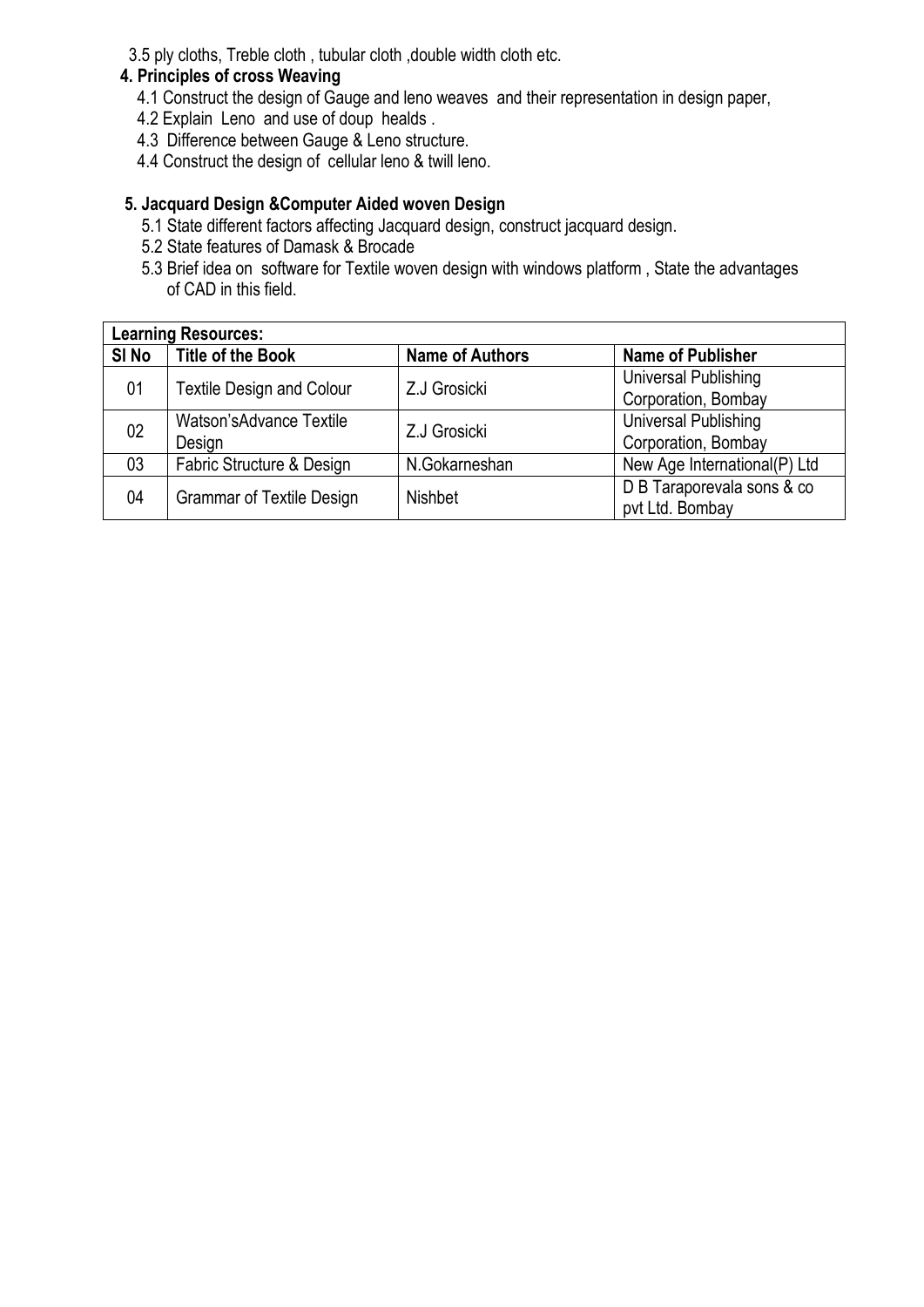# **TH.5.Textile Testing-I**

| Name of the Course: Diploma in Textile Technology / Engineering |         |                                 |        |
|-----------------------------------------------------------------|---------|---------------------------------|--------|
| <b>Course Code:</b>                                             | TH-5    | Semester:                       | 5th    |
| <b>Total Period:</b>                                            | 60      | <b>Examination:</b>             | 3hours |
| <b>Theory Periods:</b>                                          | 4P/Week | <b>Internal Assessment:</b>     | 20     |
| <b>Maximum Marks:</b>                                           | 100     | <b>End Semester Examination</b> | 80     |

**A. Rationale :** The main intention for Textile testing is to minimize risk & protect the interests of brands, retailers, suppliers & consumers. The comprehensive **testing** services enable you to assure quality and safety with precision. In this subject student will know about the basic of fibre testing and its parameters.

**B.Objective :** After completion of this subject the students will able to

1. conceive different quality parameters of a fiber, yarn or fabric processes.

2. know the analysis of fibre to yarn in respect to quality parameters.

3. develop attitude towards statistical analysis, those are generally carried out in Industries as a regular practice.

4. develop understanding and uses of

- (a) Importance of Fibre & Yarn testing.
- (b) Different Instruments used to test the samples.

|        | C. Topic wise distribution of periods |               |  |  |
|--------|---------------------------------------|---------------|--|--|
| SI. No | Topics                                | <b>Period</b> |  |  |
| 01     | Sampling                              | 15            |  |  |
| 02     | Moisture Effect                       | 05            |  |  |
| 03     | Fibre Dimension                       | 20            |  |  |
| 04     | Strength of Fibre                     | 15            |  |  |
| 05     | Yarn Number system                    | 05            |  |  |
|        | Total:                                | 60            |  |  |

### **D. Course Contents:**

### **1. Sampling**

- 1.1 Explain Sampling and methods of Sampling.
- 1.2 Describe selection procedure of sample for fibre, yarn and Fabric testing
- 1.3 Describe the process of determination of trash context of cotton fibre.
- 1.4 Classify and Explain tabulation of data, State Measures of dispersion –mean deviation ,standard deviation  $C.V.$ %

### **2. Moisture effect**

- 2.1 Explain Humidity and its Relation to Textile materials, processes & machines .
- 2.2 Absolute and relative humidity ,Standard atmospheric condition.
- 2.3 Describe Moisture content and Moisture regain and their measurement.
- 2.4 Explain the moisture hysteresis curve analysis.

### **3. Fibre Dimension**

- 3.1 Describe purpose of Measurement, uses and classification of different fiber dimensions.
- 3.2 Explain different types of Length of fibers.
- 3.3 State measurement of fiber length by Baer Shorter, Fibrograph etc.
- 3.4 Fibre fineness and maturity, State measurement of fibre fineness and maturity by Caustic Soda method and air flow method.
- 3.5 Brief ideas on HVI (High Volume Instrument) & AFIS (Advance fibre Instruments System)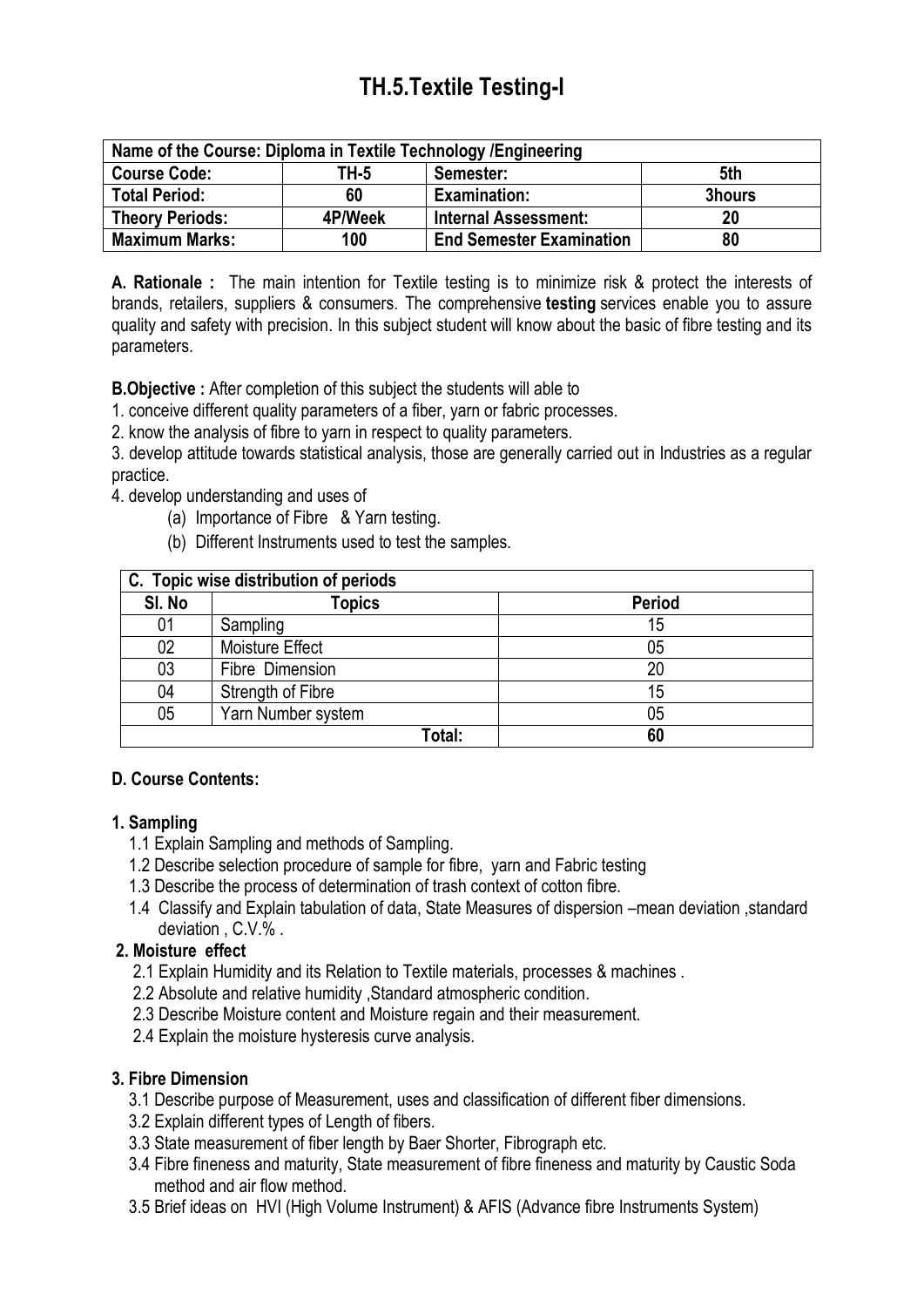# **4. Strength of Fibre**

- 4.1 Define the term, stress ,strain ,tenacity ,breaking length ,elastic limit ,creep, crimp ,initial modulus as applied to textile material.
- 4.2 State methods of measurement of strength of single fibre & Bundle fibre.
- 4.3 Explain the working of Stelometer .

### **5. Yarn Number system**

- 5.1 Define yarn count & various yarn numbering system.
- 5.2 Determination yarn count by different tools.

|                  | <b>Learning Resources:</b>                              |                                   |                                                            |  |
|------------------|---------------------------------------------------------|-----------------------------------|------------------------------------------------------------|--|
| SI <sub>No</sub> | <b>Title of the Book</b>                                | <b>Name of Authors</b>            | <b>Name of Publisher</b>                                   |  |
| 01               | <b>Principles of Textile Testing</b>                    | J.E.Booth                         | Butter worth & W. london                                   |  |
| 02               | Handbook of Textile Testing &<br><b>Quality control</b> | Elliot and Hamby                  | Wiley easfern-New delhi                                    |  |
| 03               | <b>Textile Testing</b>                                  | James Lomax                       | Long mars-London                                           |  |
| 04               | Statistical method                                      | S P Gupta.                        | S. Chand & Company Ltd- New<br><b>Delhi</b>                |  |
| 05               | <b>Textile Testing</b>                                  | P.Angappan & R.<br>Gopalakrishnan | SSM ITT staff & students' Co-<br>op. Stores Ltd, Tamilnadu |  |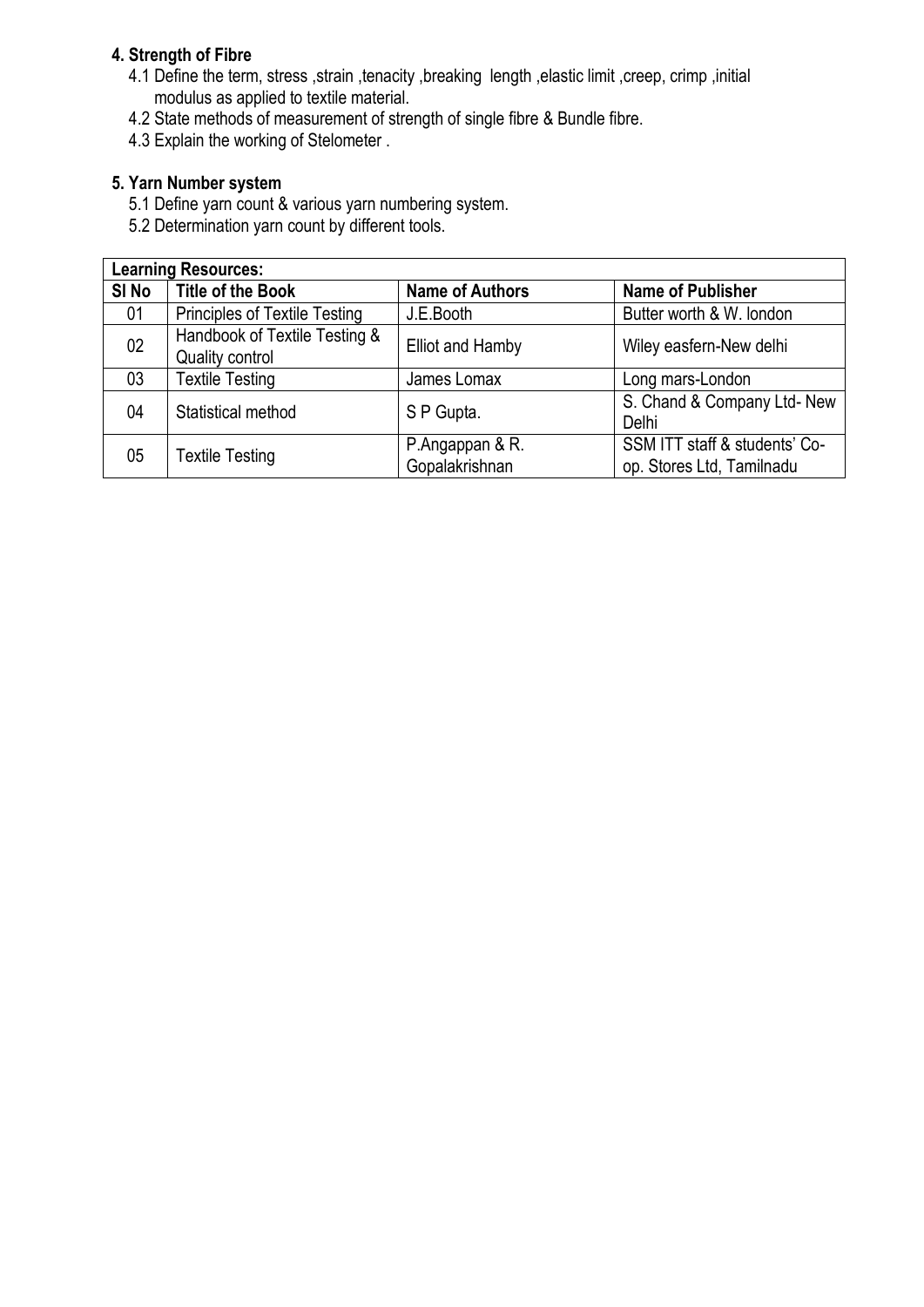# **Pr-1. Yarn Manufacture – III (Lab.)**

| Name of the Course: Diploma in Textile Technology / Engineering |         |                                 |        |
|-----------------------------------------------------------------|---------|---------------------------------|--------|
| <b>Course Code:</b>                                             | Pr-1    | Semester:                       | 5th    |
| <b>Total Period:</b>                                            | 60      | <b>Examination:</b>             | 3hours |
| Lab. Periods:                                                   | 4P/Week | Sessional:                      | 25     |
| <b>Maximum Marks:</b>                                           | 75      | <b>End Semester Examination</b> | 50     |

### **A. Rationale :**

The student of Textile Technology after completion his diploma has to work in Textile industries. In this subject students will get practical knowledge about the process i.e Ring Frame, Comber and Rotor for preparation of staple fibres required for formation of yarn

**B. Objective :** After completion of this subject the students will able to

**1.** handle & process the fibres to yield a good yarn and ultimately a value added consumer product i.e. fabric.

2. directly work with Ring Frame, Comber & Rotor and study different setting, maintenance procedure etc.

| <b>Experiment</b><br>No | <b>Topics</b>                                                                                                                                                                                     | Topic wise distribution of<br>periods in hours |
|-------------------------|---------------------------------------------------------------------------------------------------------------------------------------------------------------------------------------------------|------------------------------------------------|
| 01                      | To study of different parts of Ring Frame                                                                                                                                                         | 05                                             |
| 02                      | To study the Drafting System of ring frame                                                                                                                                                        | 05                                             |
| 03                      | To study the gearing diagram and to calculate draft<br>constant, twist constant and production constant and<br>also to find speed of tin roller, spindle, drafting rollers,<br>etc of Ring Frame. | 10 <sup>1</sup>                                |
| 04                      | To assemble and set the drafting roller and top arm by<br>using slide calipers as per the fibre length.                                                                                           | 05                                             |
| 05                      | To do the spindle and lappet gauging of Ring Frame.                                                                                                                                               | 05                                             |
| 06                      | To study the building mechanism and setting of ring<br>Frame                                                                                                                                      | 05                                             |
| 07                      | To study the different parts of doubling frame and its<br>building mechanism.                                                                                                                     | 05                                             |
| 08                      | To study about the gearing diagram and calculate the<br>twist constant and speed of various moving part of<br>Doubling Frame.                                                                     | 10 <sup>1</sup>                                |
| 09                      | To study the different parts of Reeling Machine                                                                                                                                                   | 05                                             |
| 10                      | To study the flow of material and different parts of Rotor<br>spinning Machine.                                                                                                                   | 05                                             |
| 11                      | To study the gearing and to calculate the draft constant<br>twist constant and production etc. Of Rotor Spinning<br>Machine.                                                                      | 05                                             |
| 12 <sup>°</sup>         | To learn about different change points and setting of<br>Rotor Spinning Machine                                                                                                                   | 05                                             |
| 13                      | <b>Study of Comber</b>                                                                                                                                                                            | $05\,$                                         |
|                         | <b>TOTAL</b>                                                                                                                                                                                      | 75                                             |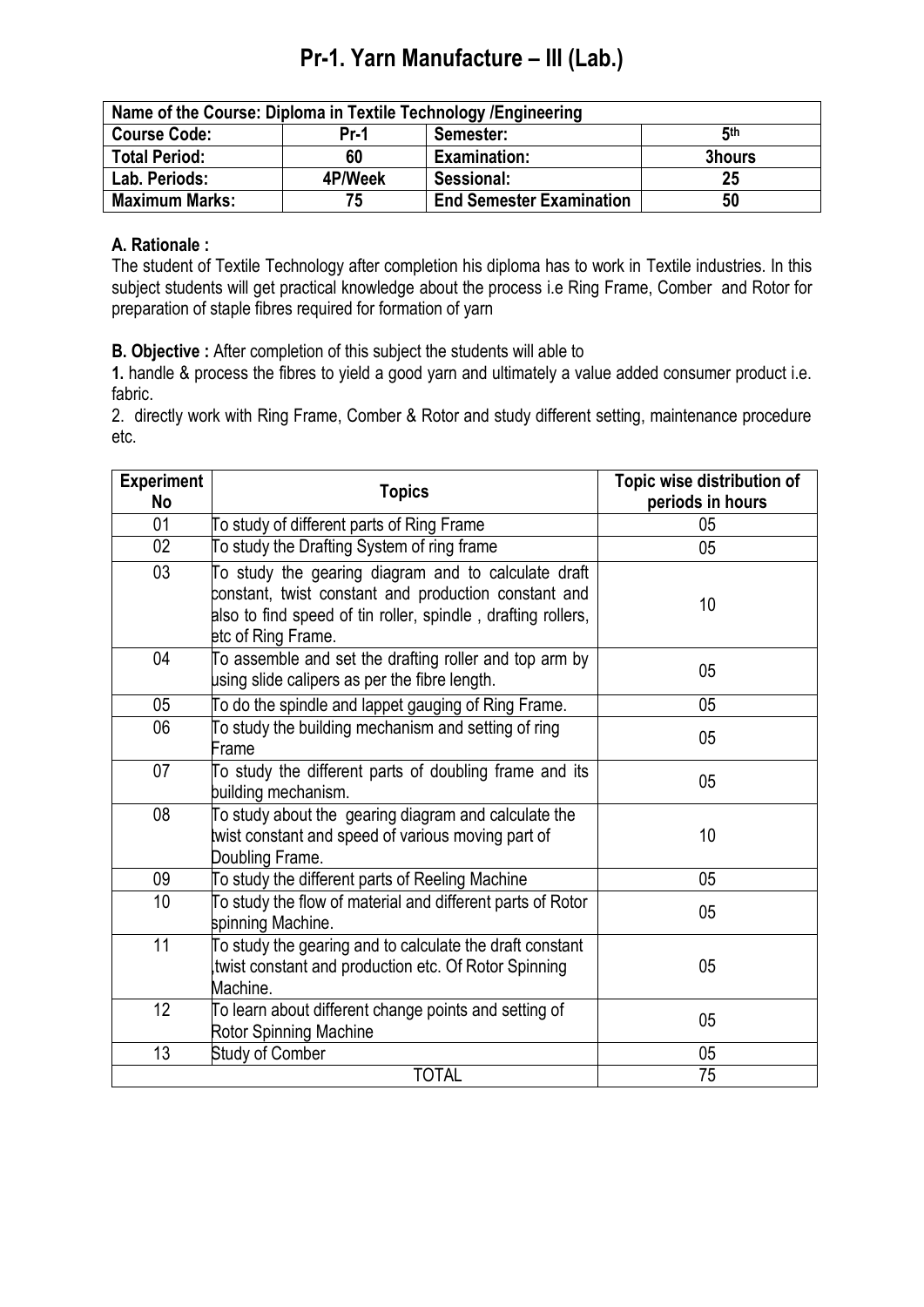# **Pr-2. Fabric Manufacture-III (Lab.)**

| Name of the Course: Diploma in Textile Technology / Engineering |         |                                 |        |
|-----------------------------------------------------------------|---------|---------------------------------|--------|
| <b>Course Code:</b>                                             | $Pr-2$  | Semester:                       | 5th    |
| <b>Total Period:</b>                                            | 60      | <b>Examination:</b>             | 3hours |
| Lab. Periods:                                                   | 4P/Week | Sessional:                      | 25     |
| <b>Maximum Marks:</b>                                           | 75      | <b>End Semester Examination</b> | 50     |
| .                                                               |         |                                 |        |

### **A. Rationale :**

The students to enhance their practical knowledge and skill in the setting and operation of the Knitting machines, to perform necessary Knitting calculations and also fundamental concept of mechanism for formation of fabric.

**B. Objective :** After completion of this subject the students will able to

**1.** handle knitting process & machinery as well as fabric analysis.

- 2. work with different Knitting M/cs.
- 3. analyse different woven fabric structures.

| <b>Experiment</b><br>No | <b>Topics</b>                                                                                                                                                                                                                                                                                                                   | Topic wise distribution of<br>periods in hours |
|-------------------------|---------------------------------------------------------------------------------------------------------------------------------------------------------------------------------------------------------------------------------------------------------------------------------------------------------------------------------|------------------------------------------------|
| 01                      | Study of different parts in a circular weft knitting<br>machine.                                                                                                                                                                                                                                                                | 10                                             |
| 02 <sub>2</sub>         | Operation of the weft knitting machine.                                                                                                                                                                                                                                                                                         | 5                                              |
| 03                      | Calculation of production of a circular weft knitting<br>machine                                                                                                                                                                                                                                                                | 5                                              |
| 04                      | Study of lubrication of different parts of knitting M/C                                                                                                                                                                                                                                                                         | 5                                              |
| 05                      | Study of different warp & weft knitted structures                                                                                                                                                                                                                                                                               | 10                                             |
| 06                      | Analysis any six types of cloth(plain & it's derivatives,<br>Twill & it's derivatives, Sateen/Satin, Honey comb,<br>Mock-leno, Huck-A-Back, Bedford cord, welt, Back,<br>Double, Treble, Extra warp & weft, leno, check- stripe<br>etc with their design drafting and lifting plan) and<br>transfer of a design on point paper. | 40                                             |
|                         | TOTAL                                                                                                                                                                                                                                                                                                                           | 75                                             |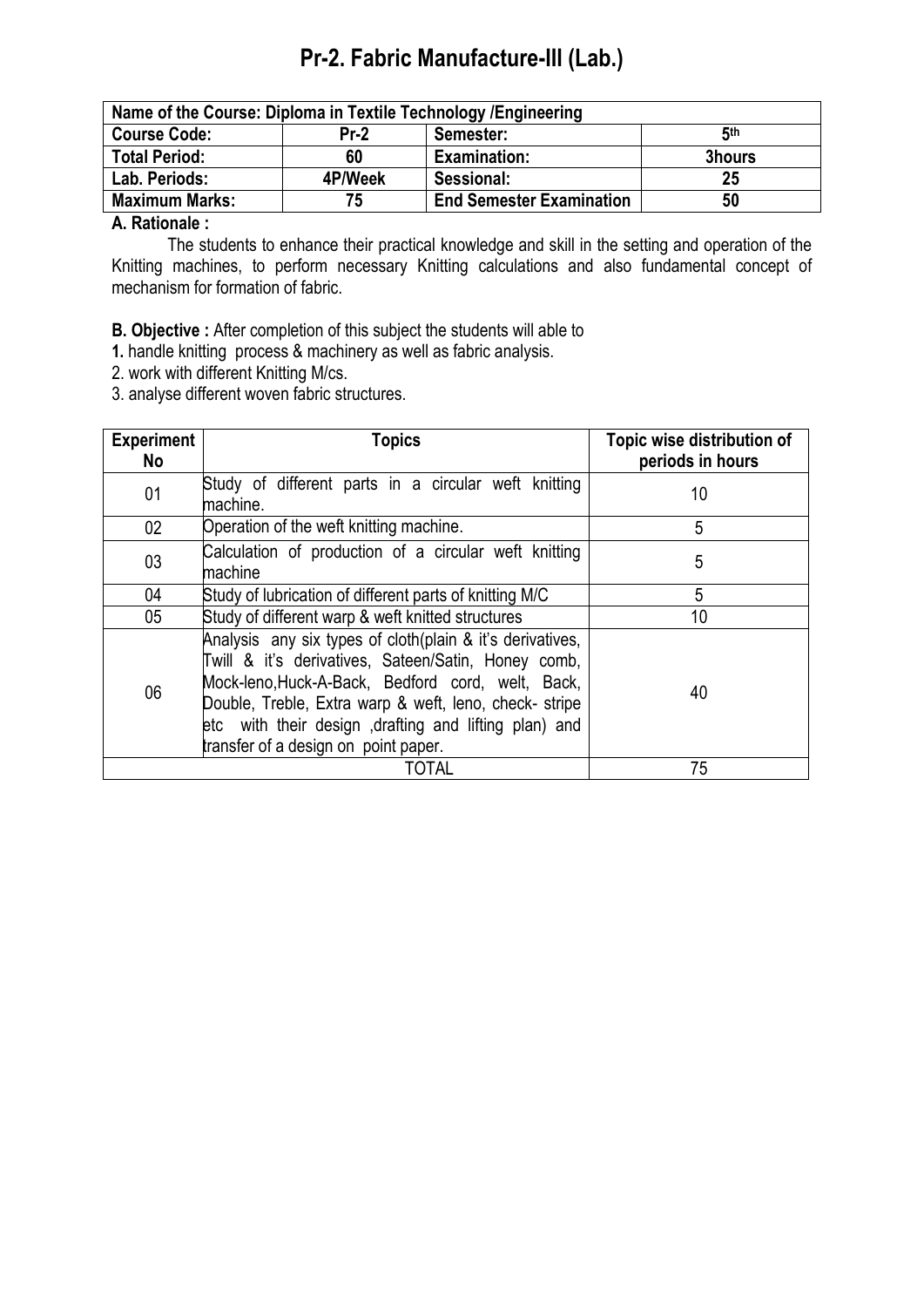# **Pr-3. Textile Testing-I (Lab.)**

| Name of the Course: Diploma in Textile Technology / Engineering |         |                                 |        |
|-----------------------------------------------------------------|---------|---------------------------------|--------|
| <b>Course Code:</b>                                             | $Pr-3$  | Semester:                       | 5th    |
| <b>Total Period:</b>                                            | 60      | <b>Examination:</b>             | 3hours |
| Lab. Periods:                                                   | 4P/Week | Sessional:                      | 25     |
| <b>Maximum Marks:</b>                                           | 50      | <b>End Semester Examination</b> | 25     |

### **A. Rationale :**

The students to enhance their practical knowledge and skill in the setting and operation of different Testing Machineries /equipments, to perform necessary basic calculations related to fibre parameters.

**B. Objective :** After completion of this subject the students will able to

**1.** acquire knowledge on Textile Testing & it related equipments.

2. directly work with different Textile testing M/cs and study different fibre parameters.

| <b>Experiment</b> | <b>Topics</b>                                                                                                                        | Topic wise distribution of |
|-------------------|--------------------------------------------------------------------------------------------------------------------------------------|----------------------------|
| No                |                                                                                                                                      | periods in hours           |
| 01                | Determination of Mean length, effective length,<br>percentage of short fibres and percentage of dispersion<br>by using Baer sorter   | 10                         |
| 02 <sub>2</sub>   | Determination of moisture content and moisture regain<br>of the given fibre sample by using hot air oven                             | 5                          |
| 03                | Determination of fibre fineness and maturity percentage<br>of the given cotton sample by using ATIRA Fineness<br>tester              | 5                          |
| 04                | Determination of Maturity percentage, maturity ratio<br>and maturity co-efficient of the given cotton sample by<br>Caustarian Method | 15 <sup>2</sup>            |
| 05                | Determination of Fiber, Tenacity in gm/tex and<br>elongation percentage at break of the cotton sample by<br>using Stelometer         | 20                         |
| 06                | Determination of trash content of the given cotton<br>sample by using Trash Analyser                                                 | 10 <sup>°</sup>            |
| 07                | Determination of count/hank of the given yarn/silver<br>roving by using Wrap Reel/block and physical balance                         | 10 <sup>°</sup>            |
|                   | TOTAL                                                                                                                                | 75                         |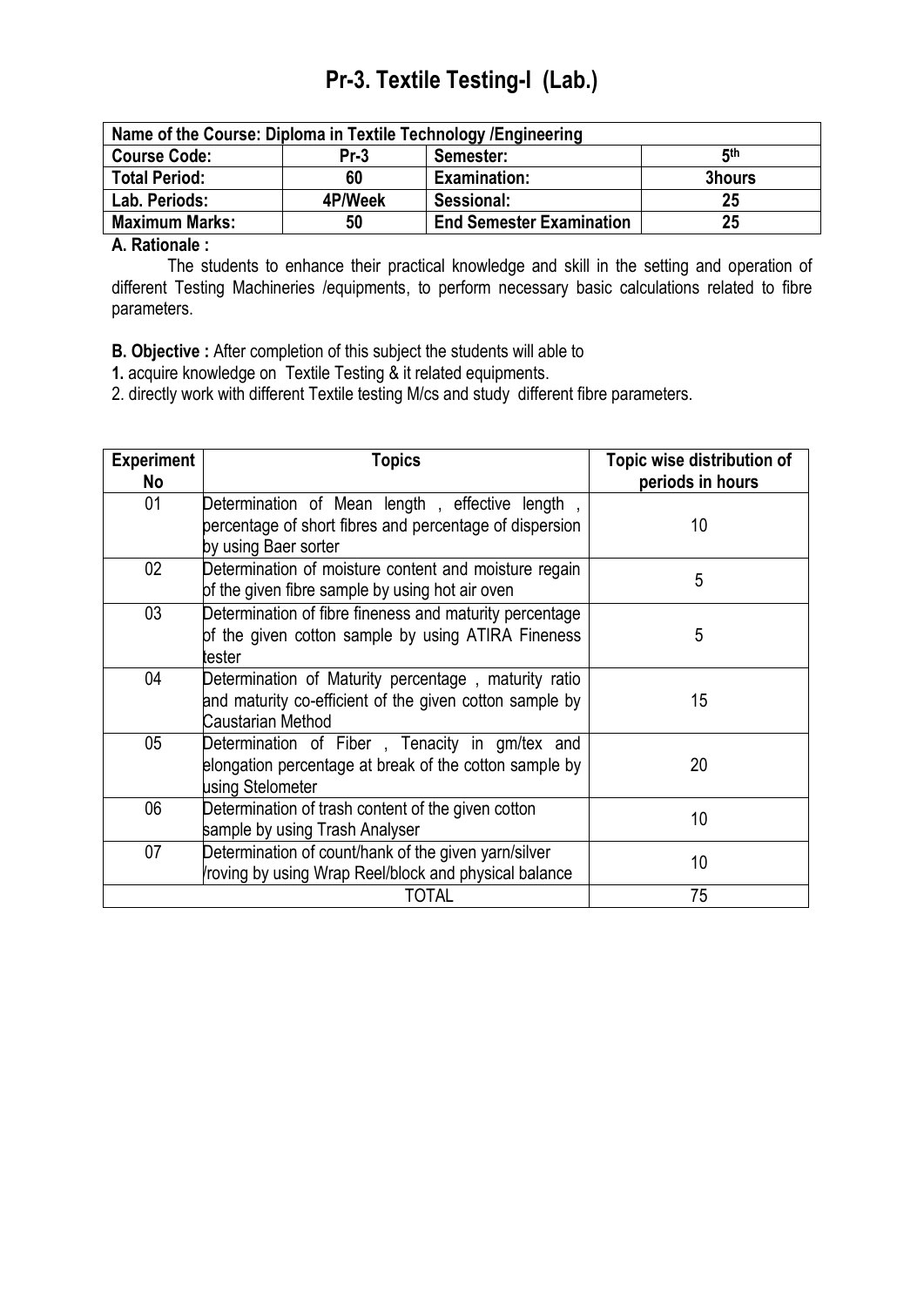# **Pr 4. PROJECT WORK (Phase-I)**

| Name of the Course: Diploma in Textile Tech/Engg. |           |                    |                        |
|---------------------------------------------------|-----------|--------------------|------------------------|
| Course code:                                      |           | Semester           | <b>հ</b> <sup>th</sup> |
| <b>Total Period:</b>                              | 60        | Examination:       |                        |
| Theory periods:                                   | 4P / week | Sessional Marks    | 50                     |
| <b>EXAMS</b>                                      |           | <b>TOTAL Marks</b> | 50                     |

# **RATIONALE**

Students' Project Work aims at developing innovative skills in the students whereby they apply the knowledge and skills gained through the course covered in many subjects and Labs, by undertaking a project. The prime emphasis of the project work is to understand and apply the basic knowledge of the principles of Modern Office Management and practices in real life situations, so as to participate and manage a large organization and projects, in future.

*Entire Project shall spread over 5th and 6th Semester.* Part of the Project covered in 5<sup>th</sup> Semester shall be named as *Project Phase-I* and balance portion to be covered in 6th Semester shall be named as *Project Phase-II*.

### **OBJECTIVES**

After undergoing the Project Work, the student will be able to:

- Implement the theoretical and practical knowledge and skills gained through various subjects/courses into an application suitable for a real practical working environment
- Identify and contrast gap between the technological knowledge acquired through curriculum and the actual industrial need and to compensate it by acquiring additional knowledge as required.
- Carry out cooperative learning through synchronous guided discussions within the class in key areas, asynchronous document sharing and discussions, as well as prepare collaborative edition of the final project report.
- To achieve real life experience of working in a work place.
- To develop the skill of writing Project Report

# **General Guidelines**

The individual students have different aptitudes and strengths and also areas of interest. Project work, therefore, should match the strengths and interest of the students. For this purpose, students should be asked to identify the type of project work, they would like to execute. The activity of problem identification should begin well in advance (right from beginning of  $5<sup>th</sup>$  semester). Students should be allotted a problem of interest to him/her as a project work. It is also essential that the faculty of the respective department may have a brainstorming session to identify suitable project assignments for their students. The project assignment can be individual assignment or a group assignment. Preferably there should not be more than 5 students, if the project work is given to a group. The project work identified in collaboration with industry/organisation should be preferred.

A suggestive criterion for assessing student performance by the external (preferably person from industry) and internal (teacher) examiner is given in table below:

| SI. No. | <b>Performance Criteria</b>           |
|---------|---------------------------------------|
|         | Selection of project assignment       |
| 2.      | Planning and execution of             |
|         | considerations                        |
| 3.      | Quality of performance                |
|         | Providing solution of the problems or |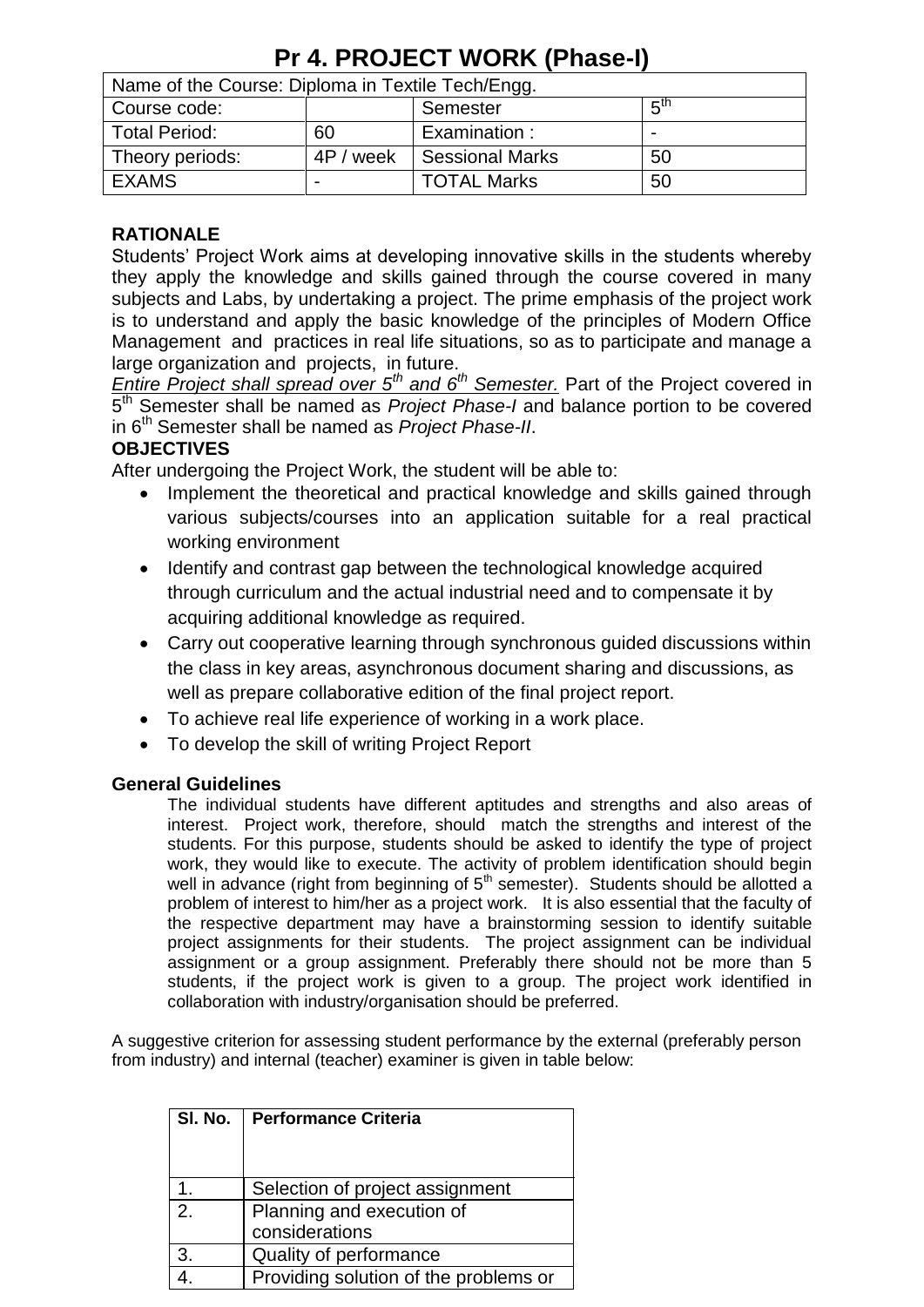|             | production of final product          |
|-------------|--------------------------------------|
| 5.          | Sense of responsibility              |
| 6.          | Self expression/communication/       |
|             | <b>Presentation skills</b>           |
| $7^{\circ}$ | Interpersonal skills/human relations |
| 8.          | Report writing skills                |
|             | Viva voce                            |

The teachers are free to evolve other criteria of assessment, depending upon the type of project work.

It is proposed that the institute may organize an annual exhibition of the project work done by the students and invite leading Industrial organisations of area of subject to such an exhibition.

### **Project Phase-I and Phase-II**

The Project work duration shall cover 2 semesters( $5<sup>th</sup>$  and  $6<sup>th</sup>$  sem). The Grouping of students, selection of Project, assignment of Project Guide to the Group shall be done in the beginning of  $5<sup>th</sup>$  sem under Project Phase-I. The students may be allowed to study literature, any existing system and then define the Problem/objective of the Project. Requirements specification and Preliminary work of the system have to be complete in Phase-I. Project Milestones are to be set so that progress can be tracked . In Phase-II Detailed work, Documentation have to be complete. *Project Report have to be prepared and complete in Phase-II.* All Project reports should be organized uniformly in proper order, irrespective of group. Teacher Guides can make suitable alteration in the components of Task and schedule.

At the end of Project Phase-I in  $5<sup>th</sup>$  semester there shall be one presentation by each group to mark to progress and also to judge whether the Project is moving in right direction as per the objective of the Project.